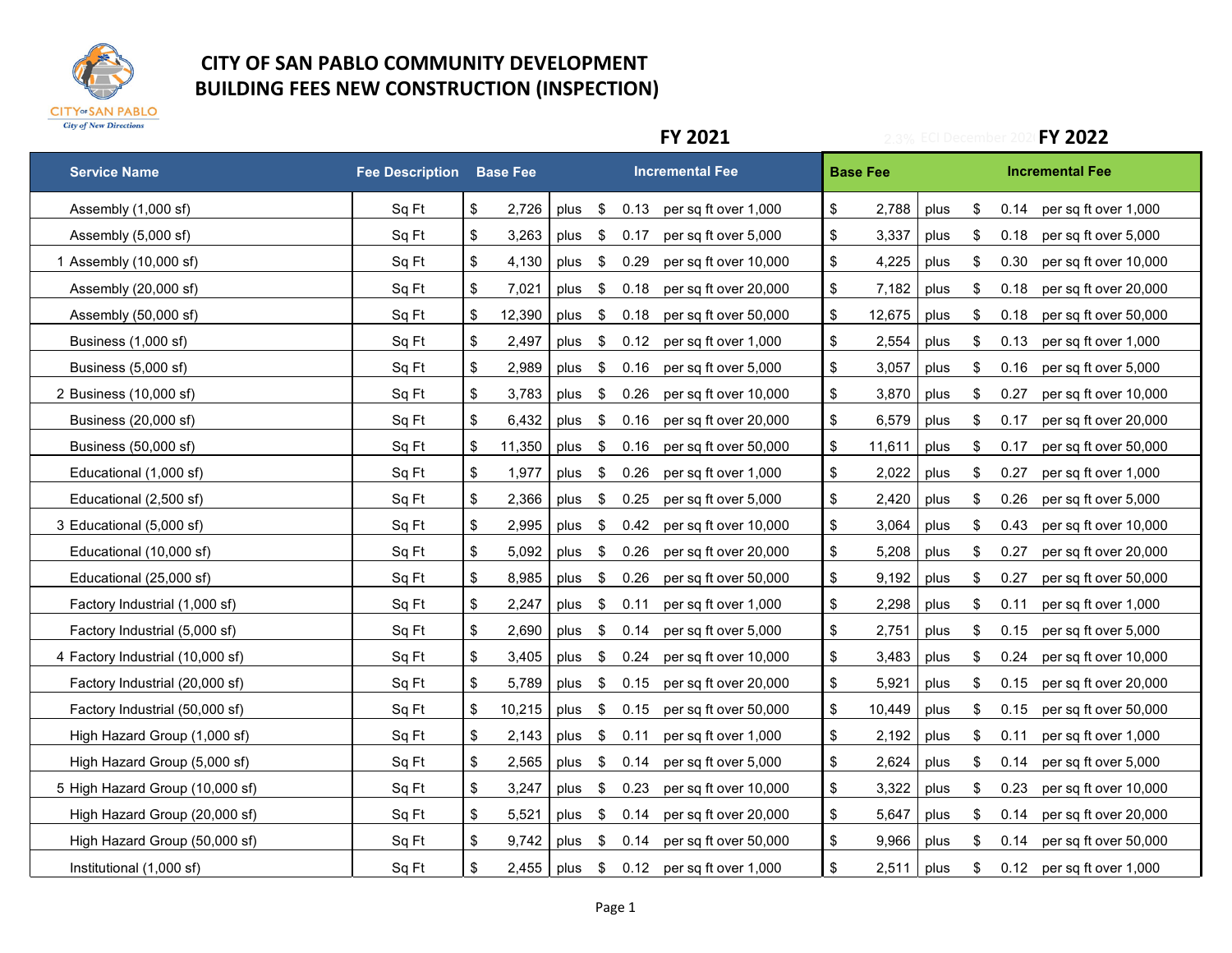

|                                             |                        |                                    |                       |                       | <b>FY 2021</b>         | <b>FY 2022</b><br>ECI Decembe |                 |      |                         |      |                        |
|---------------------------------------------|------------------------|------------------------------------|-----------------------|-----------------------|------------------------|-------------------------------|-----------------|------|-------------------------|------|------------------------|
| <b>Service Name</b>                         | <b>Fee Description</b> | <b>Base Fee</b>                    |                       |                       | <b>Incremental Fee</b> |                               | <b>Base Fee</b> |      |                         |      | <b>Incremental Fee</b> |
| Institutional (5,000 sf)                    | Sq Ft                  | \$<br>2,939                        | plus<br>- \$          | 0.16                  | per sq ft over 5,000   | \$                            | 3,006           | plus | \$                      | 0.16 | per sq ft over 5,000   |
| 6 Institutional (10,000 sf)                 | Sq Ft                  | $\sqrt[6]{\frac{1}{2}}$<br>3,720   | plus                  | \$<br>0.26            | per sq ft over 10,000  | \$                            | 3,805           | plus | \$                      | 0.27 | per sq ft over 10,000  |
| Institutional (20,000 sf)                   | Sq Ft                  | $\boldsymbol{\$}$<br>6,325         | $\sqrt{3}$<br>plus    | 0.16                  | per sq ft over 20,000  | \$                            | 6,469           | plus | \$                      | 0.16 | per sq ft over 20,000  |
| Institutional (50,000 sf)                   | Sq Ft                  | \$<br>11,161                       | plus                  | 0.16<br>\$            | per sq ft over 50,000  | \$                            | 11,417          | plus | \$                      | 0.16 | per sq ft over 50,000  |
| Mercantile (1,000 sf)                       | Sq Ft                  | $\boldsymbol{\$}$<br>2,559         | plus                  | \$<br>0.13            | per sq ft over 1,000   | \$                            | 2,618           | plus | \$                      | 0.13 | per sq ft over 1,000   |
| Mercantile (5,000 sf)                       | Sq Ft                  | \$<br>3.064                        | plus \$               | 0.16                  | per sq ft over 5,000   | \$                            | 3,134           | plus | \$                      | 0.17 | per sq ft over 5,000   |
| 7 Mercantile (10,000 sf)                    | Sq Ft                  | $\sqrt[6]{\frac{1}{2}}$<br>3,878   | plus                  | \$<br>0.27            | per sq ft over 10,000  | \$                            | 3,967           | plus | $\sqrt[6]{\frac{1}{2}}$ | 0.28 | per sq ft over 10,000  |
| Mercantile (20,000 sf)                      | Sq Ft                  | \$<br>6,592                        | plus                  | \$<br>0.17            | per sq ft over 20,000  | \$                            | 6,744           | plus | \$                      | 0.17 | per sq ft over 20,000  |
| Mercantile (50,000 sf)                      | Sq Ft                  | \$<br>11,634                       | $\sqrt{3}$<br>plus    | 0.17                  | per sq ft over 50,000  | \$                            | 11,901          | plus | \$                      | 0.17 | per sq ft over 50,000  |
| Residential - Hotels/Motels (2,000 sf)      | Sq Ft                  | $\sqrt[6]{\frac{1}{2}}$<br>3.371   | plus                  | \$<br>0.08            | per sq ft over 2,000   | \$                            | 3,448           | plus | \$                      | 0.08 | per sq ft over 2,000   |
| Residential - Hotels/Motels (10,000 sf)     | Sq Ft                  | $\sqrt[6]{\frac{1}{2}}$<br>4,035   | plus                  | \$<br>0.11            | per sq ft over 10,000  | \$                            | 4,127           | plus | \$                      | 0.11 | per sq ft over 10,000  |
| 8 Residential - Hotels/Motels (20,000 sf)   | Sq Ft                  | \$<br>5,108                        | plus<br>$\mathfrak s$ | 0.18                  | per sq ft over 20,000  | \$                            | 5,224           | plus | \$                      | 0.18 | per sq ft over 20,000  |
| Residential - Hotels/Motels (40,000 sf)     | Sq Ft                  | $\sqrt[6]{\frac{1}{2}}$<br>8,683   | plus                  | \$<br>0.17            | per sq ft over 40,000  | \$                            | 8,882           | plus | \$                      | 0.17 | per sq ft over 40,000  |
| Residential - Hotels/Motels (80,000 sf)     | Sq Ft                  | \$<br>15,323                       | plus                  | \$<br>0.17            | per sq ft over 80,000  | \$                            | 15,674          | plus | \$                      | 0.17 | per sq ft over 80,000  |
| Residential - Multi-Family (2,000 sf)       | Sq Ft                  | $\boldsymbol{\$}$<br>3,309         | plus                  | $\sqrt[6]{2}$<br>0.16 | per sq ft over 2,000   | \$                            | 3,384           | plus | \$                      | 0.17 | per sq ft over 2,000   |
| Residential - Multi-Family (6,000 sf)       | Sq Ft                  | \$<br>3,960                        | $\sqrt{3}$<br>plus    | 0.12                  | per sq ft over 6,000   | \$                            | 4,051           | plus | \$                      | 0.12 | per sq ft over 6,000   |
| 9 Residential - Multi-Family (15,000 sf)    | Sq Ft                  | \$<br>5,013                        | plus                  | \$<br>0.23            | per sq ft over 15,000  | \$                            | 5,128           | plus | \$                      | 0.24 | per sq ft over 15,000  |
| Residential - Multi-Family (30,000 sf)      | Sq Ft                  | $\boldsymbol{\$}$<br>8,522         | plus                  | \$<br>0.14            | per sq ft over 30,000  | \$                            | 8,718           | plus | \$                      | 0.15 | per sq ft over 30,000  |
| Residential - Multi-Family (75,000 sf)      | Sq Ft                  | $\sqrt[6]{\frac{1}{2}}$<br>15,039  | plus                  | \$<br>0.14            | per sq ft over 75,000  | \$                            | 15,384          | plus | $\sqrt[6]{\frac{1}{2}}$ | 0.15 | per sq ft over 75,000  |
| R-3 Custom (1,000 sf)                       | Sq Ft                  | $\boldsymbol{\$}$<br>1,743         | plus                  | \$<br>0.31            | per sq ft over 1,000   | \$                            | 1,783           | plus | $\sqrt[6]{\frac{1}{2}}$ | 0.32 | per sq ft over 1,000   |
| 10 R-3 Custom (2,500 sf)                    | Sq Ft                  | \$<br>2,207                        | plus                  | -\$<br>0.96           | per sq ft over 2,500   | \$                            | 2,257           | plus | \$                      | 0.98 | per sq ft over 2,500   |
| R-3 Custom (4,000 sf)                       | Sq Ft                  | $\sqrt[6]{\frac{1}{2}}$<br>3,641   | $\sqrt{3}$<br>plus    | 0.96                  | per sq ft over 4,000   | \$                            | 3,725           | plus | \$                      | 0.98 | per sq ft over 4,000   |
| R-3 Models, First Master Plan (1,000 sf)    | Sq Ft                  | $\boldsymbol{\mathsf{S}}$<br>1,776 | plus                  | $\sqrt{3}$<br>0.31    | per sq ft over 1,000   | \$                            | 1,817           | plus | \$                      | 0.32 | per sq ft over 1,000   |
| 11 R-3 Models, First Master Plan (2,500 sf) | Sq Ft                  | \$<br>2,249                        | plus                  | \$<br>0.97            | per sq ft over 2,500   | \$                            | 2,300           | plus | \$                      | 1.00 | per sq ft over 2,500   |
| R-3 Models, First Master Plan (4,000 sf)    | Sq Ft                  | $\sqrt[6]{\frac{1}{2}}$<br>3,710   | $\sqrt{3}$<br>plus    | 0.97                  | per sq ft over 4,000   | \$                            | 3,795           | plus | \$                      | 1.00 | per sq ft over 4,000   |
| R-3 Production Phase (1,000 sf)             | Sq Ft                  | $\sqrt[6]{\frac{1}{2}}$            | 1,677 plus \$         | 0.30                  | per sq ft over 1,000   | \$                            | 1,715 plus      |      | \$                      | 0.30 | per sq ft over 1,000   |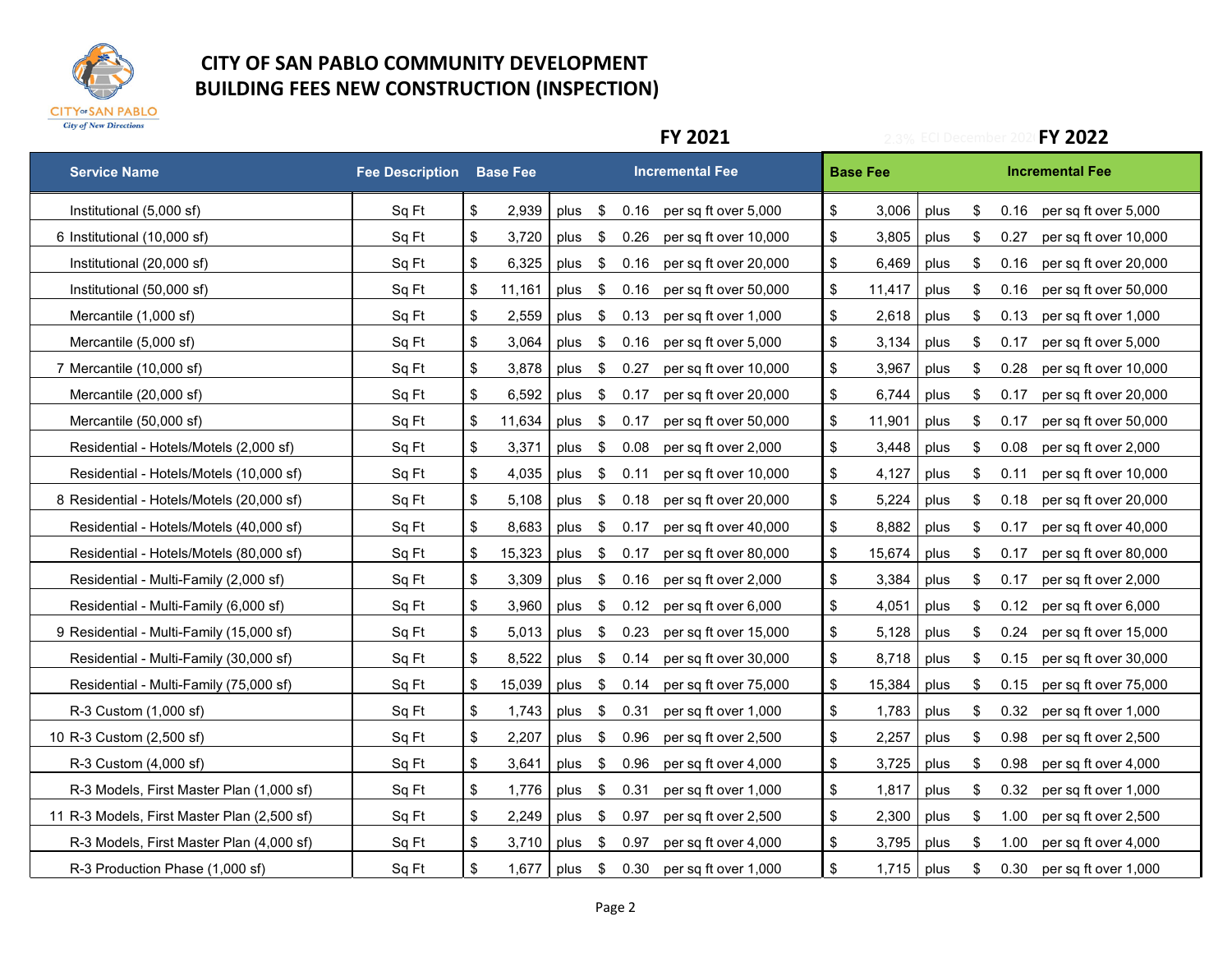

|                                                              |                                 |                         |            |      |               |      | <b>FY 2021</b>         | <b>FY 2022</b><br><b>ECI December</b> |                 |      |                           |      |                        |
|--------------------------------------------------------------|---------------------------------|-------------------------|------------|------|---------------|------|------------------------|---------------------------------------|-----------------|------|---------------------------|------|------------------------|
| <b>Service Name</b>                                          | <b>Fee Description Base Fee</b> |                         |            |      |               |      | <b>Incremental Fee</b> |                                       | <b>Base Fee</b> |      |                           |      | <b>Incremental Fee</b> |
| 12 R-3 Production Phase (2,500 sf)                           | Sq Ft                           | \$                      | 2,122      | plus | - \$          | 0.92 | per sq ft over 2,500   | \$                                    | 2,171           | plus | \$                        | 0.94 | per sq ft over 2,500   |
| R-3 Production Phase (4,000 sf)                              | Sq Ft                           | \$                      | 3,502      | plus | \$            | 0.92 | per sq ft over 4,000   | \$                                    | 3,582           | plus | \$                        | 0.94 | per sq ft over 4,000   |
| R-3 New ADU (1,000 sf)                                       | Sq Ft                           | \$                      | 1,627      | plus | \$            | 0.29 | per sq ft over 1,000   | \$                                    | 1,664           | plus | \$                        | 0.29 | per sq ft over 1,000   |
| 13 R-3 New ADU (2,500 sf)                                    | Sq Ft                           | \$                      | 2,059      | plus | \$            | 0.89 | per sq ft over 2,500   | \$                                    | 2,106           | plus | \$                        | 0.91 | per sq ft over 2,500   |
| R-3 New ADU (4,000 sf)                                       | Sq Ft                           | \$                      | 3,398      | plus | \$            | 0.89 | per sq ft over 4,000   | \$                                    | 3,476           | plus | \$                        | 0.91 | per sq ft over 4,000   |
| R-3 Room Addition (100 sf)                                   | Sq Ft                           | \$                      | 853        | plus | $\sqrt[6]{3}$ | 1.10 | per sq ft over 100     | \$                                    | 872             | plus | \$                        | 1.13 | per sq ft over 100     |
| 14 R-3 Room Addition (500 sf)                                | Sq Ft                           | \$                      | 1,293      | plus | \$            | 1.68 | per sq ft over 500     | \$                                    | 1,322           | plus | \$                        | 1.72 | per sq ft over 500     |
| R-3 Room Additions (1,000 sf)                                | Sq Ft                           | \$                      | 2,133      | plus | -\$           | 1.68 | per sq ft over 1,000   | \$                                    | 2,181           | plus | \$                        | 1.72 | per sq ft over 1,000   |
| Residential - Assisted Living (1,000 sf)                     | Sq Ft                           | \$                      | 3,225      | plus | $\sqrt[6]{2}$ | 0.16 | per sq ft over 1,000   | \$                                    | 3,299           | plus | \$                        | 0.16 | per sq ft over 1,000   |
| Residential - Assisted Living (5,000 sf)                     | Sq Ft                           | \$                      | 3.861      | plus | \$            | 0.21 | per sq ft over 5,000   | \$                                    | 3,949           | plus | \$                        | 0.21 | per sq ft over 5,000   |
| Residential - Assisted Living 6-16 persons<br>15 (10,000 sf) | Sq Ft                           | \$                      | 4,887      | plus | \$            | 0.34 | per sq ft over 10,000  | \$                                    | 4,999           | plus | \$                        | 0.35 | per sq ft over 10,000  |
| Residential - Assisted Living (20,000 sf)                    | Sq Ft                           | \$                      | 8.308      | plus | \$            | 0.21 | per sq ft over 20,000  | \$                                    | 8,498           | plus | \$                        | 0.22 | per sq ft over 20,000  |
| Residential - Assisted Living (50,000 sf)                    | Sq Ft                           | \$                      | 14,660     | plus | \$            | 0.21 | per sq ft over 50,000  | \$                                    | 14,997          | plus | \$                        | 0.22 | per sq ft over 50,000  |
| Storage (1,000 sf)                                           | Sq Ft                           | \$                      | 1,963      | plus | \$            | 0.10 | per sq ft over 1,000   | \$                                    | 2,007           | plus | \$                        | 0.10 | per sq ft over 1,000   |
| Storage (5,000 sf)                                           | Sq Ft                           | \$                      | 2,349      | plus | $\sqrt[6]{3}$ | 0.12 | per sq ft over 5,000   | \$                                    | 2,403           | plus | \$                        | 0.13 | per sq ft over 5,000   |
| 16 Storage (10,000 sf)                                       | Sq Ft                           | \$                      | 2.974      | plus | \$            | 0.21 | per sq ft over 10,000  | \$                                    | 3,042           | plus | \$                        | 0.21 | per sq ft over 10,000  |
| Storage (20,000 sf)                                          | Sq Ft                           | \$                      | 5,055      | plus | -\$           | 0.13 | per sq ft over 20,000  | \$                                    | 5,171           | plus | \$                        | 0.13 | per sq ft over 20,000  |
| Storage (50,000 sf)                                          | Sq Ft                           | \$                      | 8,921      | plus | \$            | 0.13 | per sq ft over 50,000  | \$                                    | 9,126           | plus | \$                        | 0.13 | per sq ft over 50,000  |
| Accessory (1,000 sf)                                         | Sq Ft                           | \$                      | 1,211      | plus | - \$          | 0.32 | per sq ft over 1,000   | \$                                    | 1,239           | plus | \$                        | 0.33 | per sq ft over 1,000   |
| 17 Accessory (2,000 sf)                                      | Sq Ft                           | \$                      | 1.534      | plus | -\$           | 0.50 | per sq ft over 2,000   | \$                                    | 1,568           | plus | \$                        | 0.51 | per sq ft over 2,000   |
| Accessory (4,000 sf)                                         | Sq Ft                           | \$                      | 2,530      | plus | \$            | 0.50 | per sq ft over 4,000   | \$                                    | 2,588           | plus | $\boldsymbol{\mathsf{S}}$ | 0.51 | per sq ft over 4,000   |
| Shell Buildings (1,000 sf)                                   | Sq Ft                           | \$                      | 1,831      | plus | -\$           | 0.09 | per sq ft over 1,000   | \$                                    | 1,873           | plus | \$                        | 0.09 | per sq ft over 1,000   |
| Shell Buildings (5,000 sf)                                   | Sq Ft                           | \$                      | 2.192      | plus | -\$           | 0.12 | per sq ft over 5,000   | \$                                    | 2,242           | plus | \$                        | 0.12 | per sq ft over 5,000   |
| 18 Shell Buildings (10,000 sf)                               | Sq Ft                           | \$                      | 2,774      | plus | -\$           | 0.19 | per sq ft over 10,000  | \$                                    | 2,838           | plus | $\sqrt[6]{\frac{1}{2}}$   | 0.20 | per sq ft over 10,000  |
| Shell Buildings (20,000 sf)                                  | Sq Ft                           | \$                      | 4,717      | plus | - \$          | 0.12 | per sq ft over 20,000  | \$                                    | 4,825           | plus | \$                        | 0.12 | per sq ft over 20,000  |
| Shell Buildings (50,000 sf)                                  | Sq Ft                           | $\sqrt[6]{\frac{1}{2}}$ | 8,323 plus |      | - \$          | 0.12 | per sq ft over 50,000  | $\sqrt[6]{\frac{1}{2}}$               | 8,514 plus      |      | \$                        | 0.12 | per sq ft over 50,000  |